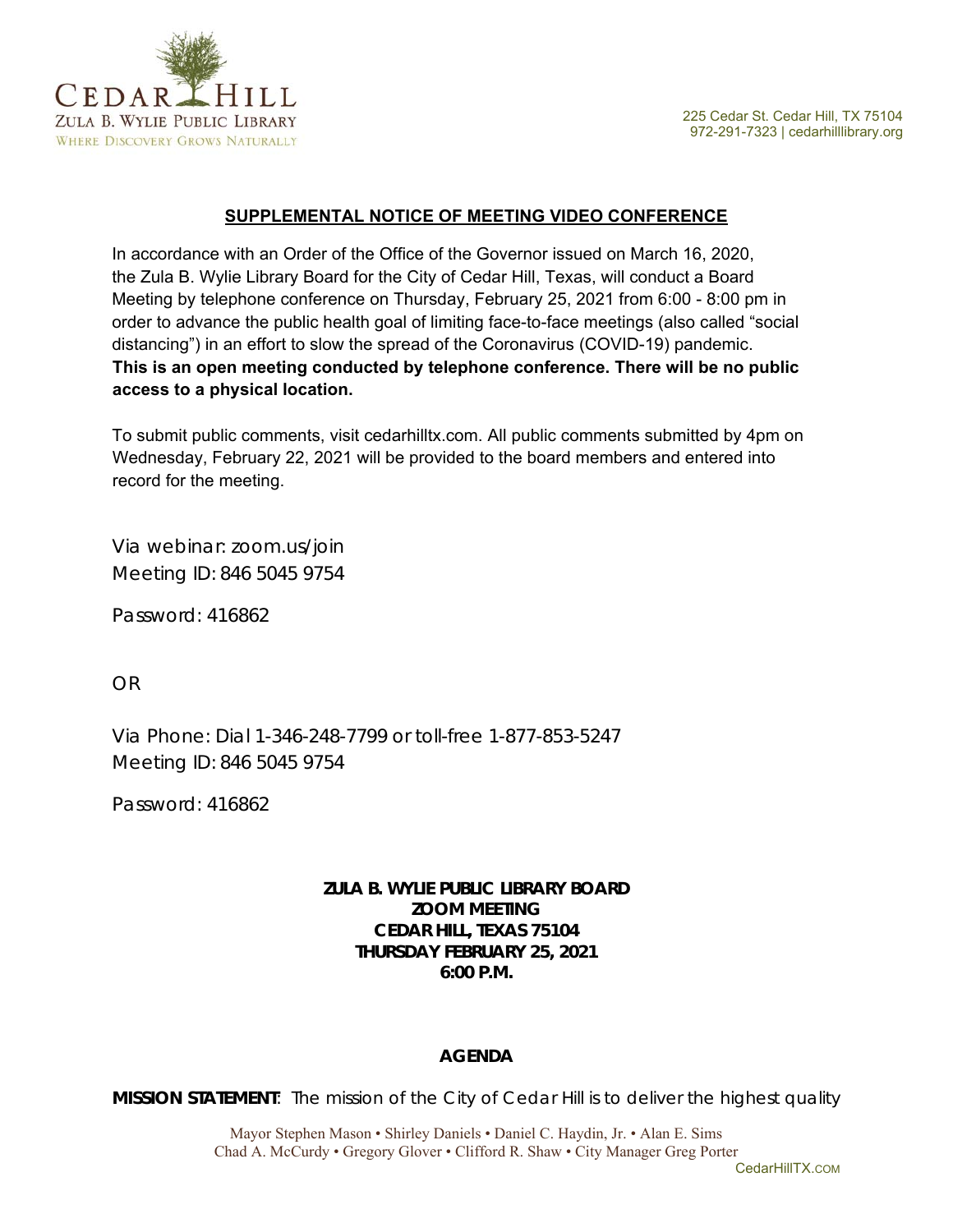

*municipal services to our citizens and customers consistent with our community values.* 

*VISION STATEMENT: We envision Cedar Hill as a premier city that retains its distinctive character; where families and businesses flourish in a safe and clean environment.* 

- **I. Call the meeting to order.**
- **II. Citizens Forum.**
- **III. Approve minutes from January Board Meeting**
- **IV. Receive Update on Library, Signature Park, and Trail Bond Project**
- **V. COVID-19 Operations Update**
- **VI. Winter Weather Warming Shelter Operations**
- **VII. Officer Update**
- **VIII. Friends Report**
- **IX. Adjourn.**

I certify that copies of the above notice of meeting were posted in accordance with the Texas Open Meetings Act on Friday, February 19, 2021.

**Correne Constantino Library Executive Secretary** 

\_\_\_\_\_\_\_\_\_\_\_\_\_\_\_\_\_\_\_\_\_\_\_\_\_\_\_\_\_\_\_\_\_\_\_\_

**"PURSUANT TO SECTION 30.07, PENAL CODE (TRESPASS BY LICENSE HOLDER WITH AN OPENLY CARRIED HANDGUN), A PERSON LICENSED UNDER SUBCHAPTER H, CHAPTER 411, GOVERNMENT CODE (HANDGUN LICENSING LAW), MAY NOT ENTER THIS PROPERTY WITH A HANDGUN THAT IS CARRIED OPENLY"** 

**"CONFORME A LA SECCIÓN 30.07, DEL CÓDIGO PENAL (ENTRADA SIN AUTORIZACIÓN POR TITULAR DE LICENCIA CON UNA PISTOLA VISIBLE), UNA PERSONA CON LICENCIA BAJO EL SUBCAPíTULO H, CAPíTULO 411 DEL CÓDIGO DE GOBIERNO (LEY DE LICENCIAS DE PISTOLAS), NO PUEDE ENTRAR EN ESTA PROPIEDAD CON UNA PISTOLA VISIBLE"**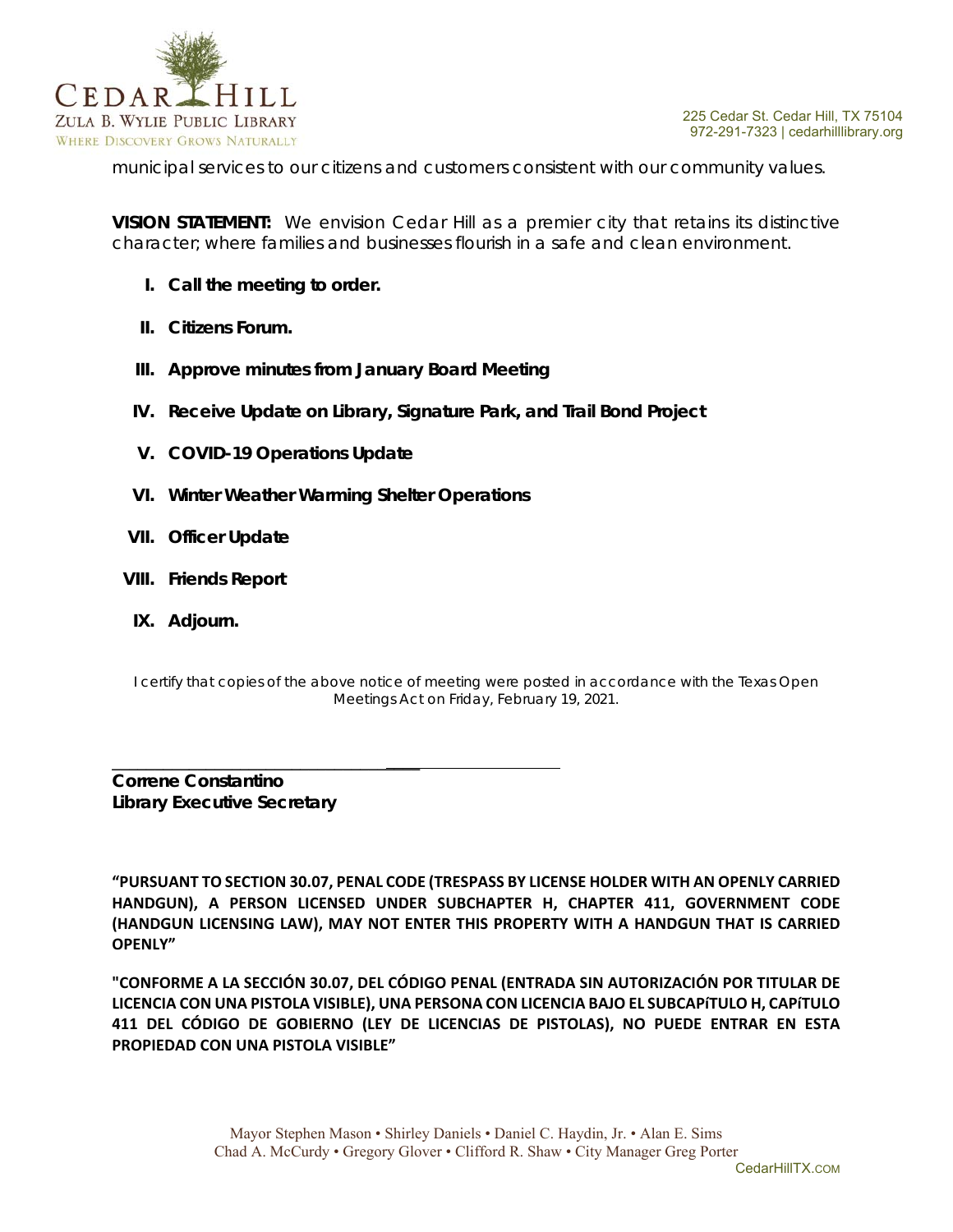



## **MEETING OF THE ZULA B. WYLIE PUBLIC LIBRARY BOARD MINUTES January 21, 2021 6:00pm via Zoom**

The Zula B. Wylie Public Library Board met on Thursday, January 21 at 6:00 p.m. via Zoom.

**Library Board Members Present:** Dennis Brock, Lee Ruth Bryant, Elaine Cook, Traphene Hickman, Jazmine James, Jackie Moore, Mary White, and ex officio members: Kenneth Prettol

**Library Board Members Absent:** President Christine Benson, Vice‐President Mary Sadousky, Gabrielle Brewer, and ex officio members: Lisa Cerovsky

**Library Staff Present**: Councilman Gregory Glover, Deputy City Manager Melissa Valadez‐Cummings, Director of Library Services Aranda Bell, Library Executive Secretary Correne Constantino

#### **I. Call the meeting to order.**

The meeting was called to order by Library Director, Aranda Bell at 6:04 p.m.

### **II. Citizens Forum**

Councilman Gregory Glover spoke to the Library Board; he offered all a Happy New Year and wanted to congratulate Aranda Bell on her promotion to Library Director.

### **III. Approval of November 2020 Library Board Minutes**

Mary White made a motion to accept the minutes for the November 2020 meeting. Elaine Cook seconded the motion. All approved.

### **IV. Library Update by Melissa Valadez‐Cummings**

Ms. Valadez‐Cummings began by congratulating Aranda Bell who was recently promoted to Library Director. She also acknowledged the hard work of library staff. Melissa continued by sharing that the Library in a Park project has already been in full swing during 2021. She explained next steps and opened up the call for any questions. Melissa ended by encouraging all to take a walk through the Library in a Park site.

#### **V. Operations Update**

Ms. Aranda Bell, Library Director, gave a summary of the pivots made due to Covid‐19 to make our MLK a successful event. The MLK Celebration was virtual and included the Youthtellers, our Cedar Hill Mayor, and the Dallas Black Dance Theater. It has over 2000 views currently.

Ms. Bell also shared regarding our MLK Day of Service, a tradition for Cedar Hill employees and

Mayor Stephen Mason • Shirley Daniels • Daniel C. Haydin, Jr. • Alan E. Sims Chad A. McCurdy • Gregory Glover • Clifford R. Shaw • City Manager Greg Porter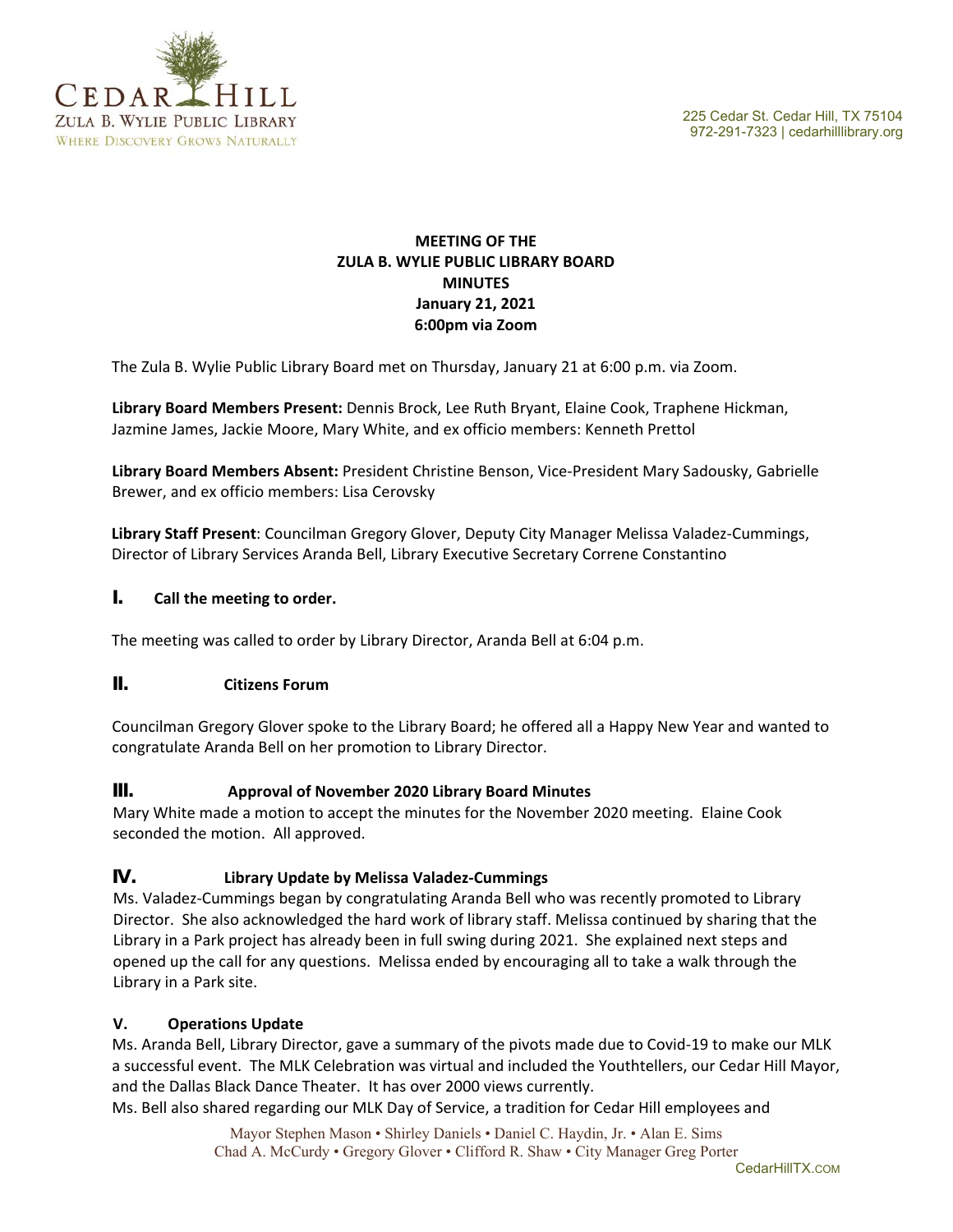

community. Some of the library staff and board members served by cleaning up the Library in a Park site. While other staff socially distanced at the library to create care kits for Bridges Safehouse. As well as creating a Turquoise Table movement for the community togetherness.

### **VI. Staffing**

One of our newer LSR staff members, Irene, has accepted a new fulltime position and had her last day last week. After 20 years of service with the city, Theresa Brooks will be retiring at the end of January. Invitation to her Zoom Retirement Party was sent out Friday following the board meeting.

Reminder: Thursday, January 28<sup>th</sup> is the Boards and Commission Event.

#### **VII. Friends Report**

Friends President, Elaine Cook shared the latest happenings with the board:

- Dr. Gray has joined the Friends and will be the Membership Chair.
- The Friends have started a Karen Stanfill Memorial Fund! How the donations will be used is still to be determined.
- The Friends will also be purchasing some more air filters for the library staff.

#### **VIII. Adjourn**

Aranda Bell called for a motion to adjourn at 6:52pm. Elaine Cook gave a motion. Jackie Moore seconded the motion.

Respectfully submitted,

Correne Constantino, Executive Library Secretary

Christine Benson, Library Board President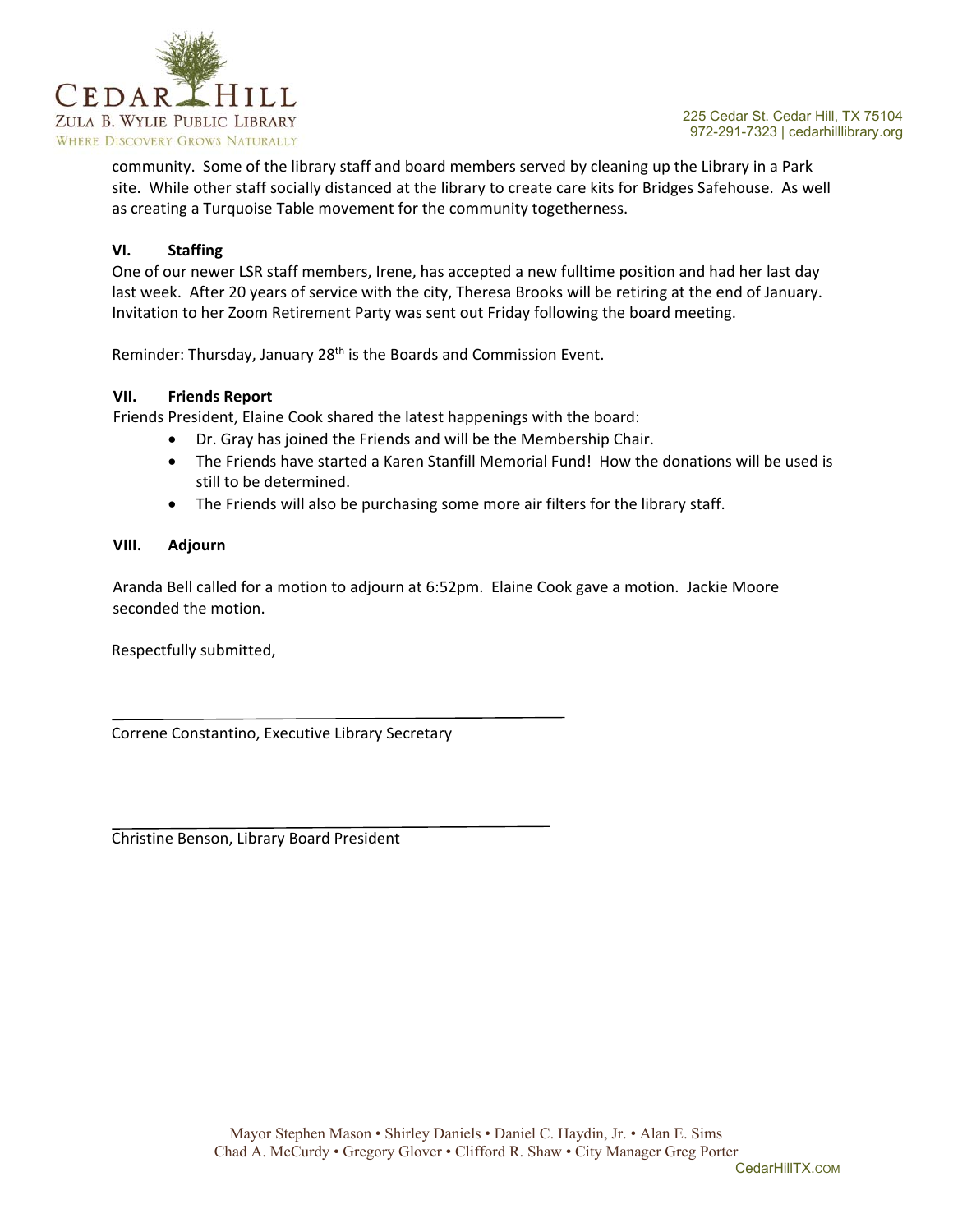

| ZULA B. WYLIE PUBLIC LIBRARY<br>2020-2021 BOARD ATTENDANCE |                     |     |     |                           |     |     |              |     |     |     |            |        |       |
|------------------------------------------------------------|---------------------|-----|-----|---------------------------|-----|-----|--------------|-----|-----|-----|------------|--------|-------|
| Member                                                     |                     | PUA | SEP | DCT                       | NON | DEC | NAU          | FEB | MAR | APR | <b>MAY</b> | $\leq$ | $\Xi$ |
|                                                            | Term<br>Expir<br>es |     |     |                           |     |     |              |     |     |     |            |        |       |
| Benson,<br>Christine                                       | 2022                | P   | P   | P                         | P   |     | Α            |     |     |     |            |        |       |
| Brewer,<br>Gabrielle                                       | 2022                | A   | P   | P                         | P   |     | A            |     |     |     |            |        |       |
| Brock,<br>Dennis                                           | 2021                | P   | P   | ${\sf P}$                 | P   |     | P            |     |     |     |            |        |       |
| Bryant,<br>Lee Ruth                                        | 2021                | P   | P   | P                         | P   |     | $\mathsf{P}$ |     |     |     |            |        |       |
| Cook,<br>Elaine                                            | 2021                | P   | P   | P                         | P   |     | P            |     |     |     |            |        |       |
| Hickman,<br>Traphen<br>$\mathsf{e}% _{t}\left( t\right)$   | 2022                | P   | A   | $\boldsymbol{\mathsf{A}}$ | A   |     | P            |     |     |     |            |        |       |
| Moore,<br>Jackie                                           | 2022                | P   | P   | P                         | P   |     | P            |     |     |     |            |        |       |
| Sadousky<br>, Mary                                         | 2021                | P   | P   | P                         | P   |     | A            |     |     |     |            |        |       |
| White,<br>Mary                                             | 2022                | P   | P   | P                         | P   |     | P            |     |     |     |            |        |       |
| James,<br>Jazmine                                          | 2022                | P   | P   | P                         | P   |     | P            |     |     |     |            |        |       |
| Cerovsky<br>, Lisa<br>(ex<br>officio)                      | 2021                | P   | P   | P                         | P   |     | A            |     |     |     |            |        |       |
| Prettol,<br>Kenneth<br>(ex<br>officio)                     | 2021                | P   | A   | P                         | P   |     | P            |     |     |     |            |        |       |

## Mayor Stephen Mason • Shirley Daniels • Daniel C. Haydin, Jr. • Alan E. Sims Chad A. McCurdy • Gregory Glover • Clifford R. Shaw • City Manager Greg Porter